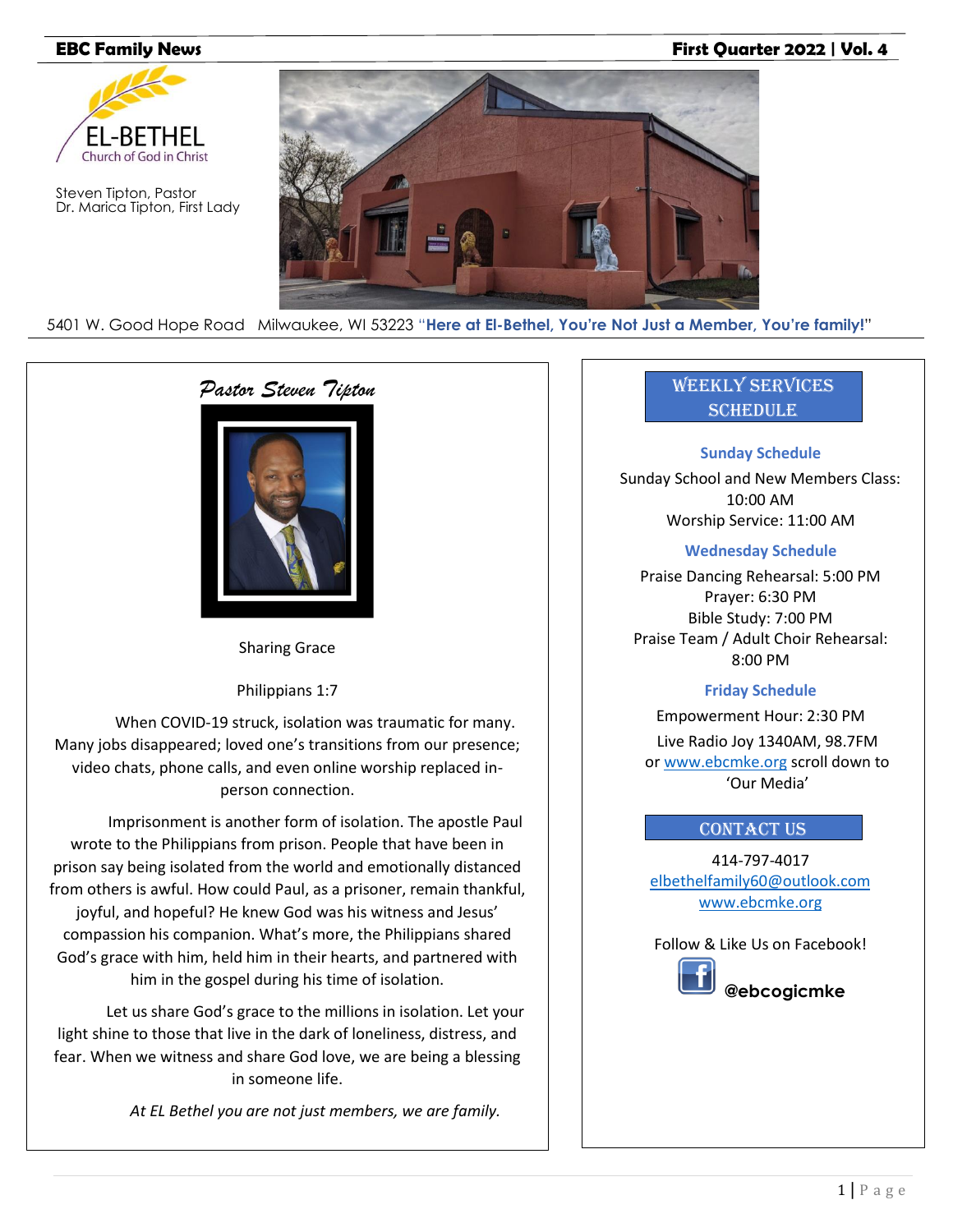# **EBC Family News First Quarter 2022 | Vol. 4**

# Highlights of EBC ministries

# A.S.K. Women'S miniStry By Sister Jasmine Kelly



"Empowering, Uplifting, Encouraging, Historymaking" Were some of the words to describe another amazing ASK Women's Ministry's event featuring Dr. Grace Davis-Harris. The ASK

Women's ministry had a wonderful time of breakfast,

fellowship and team building activities.

First Lady, Dr. Marica Tipton led the group of women in ice breaker activities with a breakfast to follow. Our very own Wisconsin Northwest Jurisdiction Supervisor Dr. Grace Davis-Harris led the woman down the history of



women in COGIC by proving informational teachings of women involvement in COGIC as well as historical conceptual teachings of COGIC with trivia to follow. This event was yet another successful evet. There will be a part two of this event. Date and time to follow.

# Honor & Adore Marriage Ministry By Dr. Nina Mack-Cain



The couples (married & engaged) had an incredible time during "Painting with Love". It was Friday date night, March 18, 2022, that the couples enjoying time with other couples. We played a story game (Left-Right, Right-Left) painted, laughed, and had a great meal.

The couples provided their wedding pictures for the event. Each picture was placed into a beautiful frame and those pictures were displayed on

every table. A special 'thank you' to our Pastor and First Lady, they developed and framed each couple's picture.



Pastor Tipton is showing off his painting.  $\bigoplus$ 

Thank you to the facilitators, Sister Joy Parks, and Sister Tacarra Whiteside for an outstanding job. They were awesome, fun, and entertaining.

Lots of pictures were taken of the couples painting during that time. They painted palm trees at the beach, a hut watching the birds flying off into the sunset.

# Below, you can see some of the couples Painting with Love.



Hannah Ministry By Sister Jasmine Kelly

Do you know someone who is experiencing a difficult time with conception? Need advice and counsel with conceiving? The Hannah Ministry support group is design for men and women on starting a family. Sister Joy Parks, a licensed

Professional Counselor is the facilitator for this group. The group meets every  $1<sup>st</sup>$  Thursday of the month at 6 PM.

"He grants the barren woman a home, like a joyful mother of children. Praise the Lord!" ~ Psalm 113:9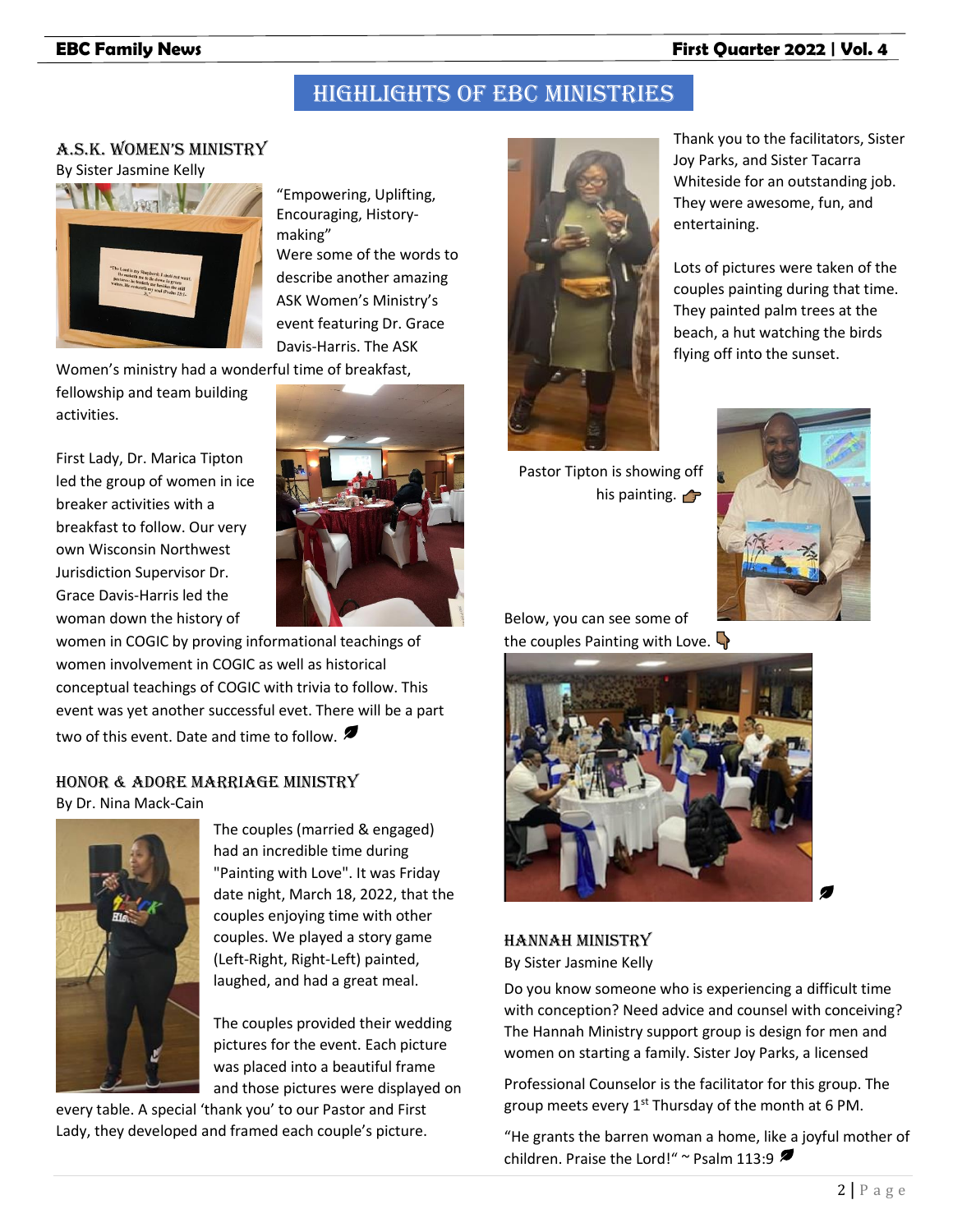### Bridges of Healing Ministry

#### By Sister Jasmine Kelly

The Bridges of Healing Ministry Bereavement Group is for anyone who has lost a loved one or whom s facing a difficult time with grieving. This group introduces individuals to the different phases of grief and healing through spiritual guidance, counsel, and prayer. If you or someone you may know is experience a season of grief, feel free to contact Sister Melanie Allen-Gbadebo, a licensed Professional Counselor, who is the facilitator for this group. Mother Angela James and Elder Maurice Allen also work with Sister Allen-Gbadebo. Sessions are held every 3rd Saturday of the month at 2:30 PM.  $\blacksquare$ 

# Wednesday Night Life Application

By Dr. Nina Mack-Cain



March 2, we had a wonderful, insightful Wednesday Night life application class discussion with the author Attorney John Hayden who was

reared as a racist and transformed his thinking through Christ. His book, I Was Wrong, focuses on racism.

# King'S men'S FelloWShip



February 26 Men's outing at 1st And Bowl is a Football Bowling Sports venue with multiple sports activities and games, for fun with family and friends. About 25-30 men attended the outing including Pastor Tipton. They enjoyed playing football, basketball and games sharing a brotherly time together with food fun and laughter. The competitive muscles of El- Bethel flexed, as the men played games and enjoyed time together. Excellent coordination from Brother Lance Parks.

# Black History Gospel Apollo

By Sister Tara Kinlow

EL-Bethel Black History Gospel Apollo was amazing. It occurred Friday, February 25. A wonderful time in the Lord.

# **EBC Family News First Quarter 2022 | Vol. 4**

Deacon Carnel Towns gave a great presentation on the history of Gospel Music in the African American Culture. Lots of fun, laughter, great food, and fellowship.



# Congratulatory



**Congratulations Bishop C.H. McClelland** - WI NW Jurisdiction Prelate, General Board Member.

The El-Bethel ASK Women's Ministry offered a circle of support (38 ASK Women's pictures) for Bishop C.H. McClelland's elevation to the COGIC General Board!!

Proverbs 16:9, "A man's plans his way, but the Lord directs his steps".

**Congratulations to El-Bethel church** in receiving a \$56,000 grant for the Mission and Motion Ministry. Thank you, Elder Maurice Allen, for your diligent work.

### Health Tip

### By Sister Alfreda Ellis

Eating vegetables provides health benefits. People who eat more vegetables and fruits as part of an overall healthy diet are likely to have a reduced risk of some chronic diseases, such as heart disease, including heart attack and stroke and certain types of cancers. Eating foods such as vegetables that are lower in calories instead of higher-calorie food may be useful in helping to lower calorie intake. Vegetables provide nutrients vital for health and maintenance of your body, such as vitamins A and C, fiber, folate, and potassium.  $\sim$ (Information from the USD of Agriculture)

# Tech Talk – 3 Software Tips

# By Dr. Nina Mack-Cain

- $\triangleright$  Hold the Ctrl Key + A to Select all
- Hit F2 to rename many files at once
- ➢ Hit F12 to open the Save As window in Microsoft Word

#### Christian Comedy

Who was the greatest moneyman in the Bible? Noah. He was floating his stock while everyone else was in liquidation.  $\Phi$